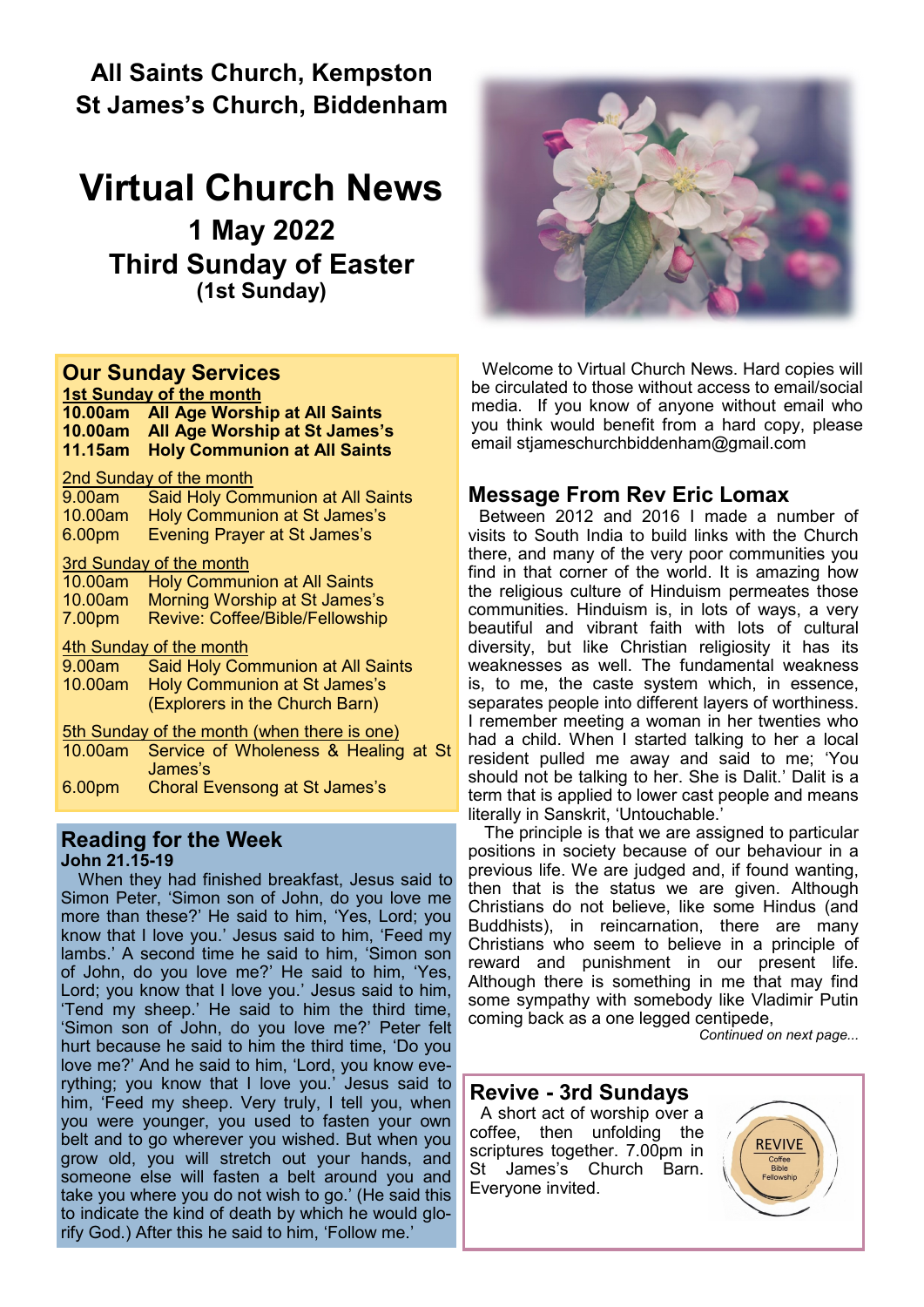#### **Message** *continued...*

I personally find the injustice of the caste system deplorable, and I find the Christian ideas of reward and punishment difficult to accept.

Look at Simon Peter, the disciple of Jesus, for example. At the start of his ministry Jesus reaches out to Peter and says to him; 'Follow me.' It was a simple call to discipleship, and God calls each of us in the same way.

When Jesus calls somebody to follow him, he asks that person to stay faithful to Jesus in whatever happens, even if that leads them to suffering and death. The journey of a faithful Christian is not necessarily going to be easy, but even in hard times we are expected to be faithful to Jesus Christ. That is as true today as it was 2000 years ago.

Two of Jesus' disciples clearly failed in this. One was Judas Iscariot, who betrayed Jesus for 30 pieces of silver, and the other was Simon Peter. When Jesus was crucified, the Gospels record Simon Peter being approached by three separate people. Each time, Simon Peter denied that he had ever known Jesus. By the principles of reward and punishment, this should have been the end for **Peter** 

When Peter encountered the risen Jesus Christ, Christ confronted Peter on this, not by rejecting Peter or punishing him, but rather by forgiving him and reaffirming his call to discipleship. As Peter had denied him three times, Jesus asked him three times; Peter do you love me?' Each time that Peter said 'yes,' Jesus reasserted Peter's call to look after his followers ('Feed my sheep!'). At the end, Jesus says to him, as he did at the beginning, 'Follow me!'

No matter how hard we try to follow Jesus, we will inevitably let him down. Our God is a God of love and grace, and is always prepared to put the past behind us and lead us forward in forgiveness and hope. Even when we are unfaithful and fail him, he will never fail us.

Amen. God Bless, **Eric** 

## **Suggested Music**

How great thou art https://www.youtube.com/watch?v=ed3EhvlNGsI

Just as I am, without one plea https://www.youtube.com/watch?v=gvPJMBzEPp8

Bring it all to Jesus https://www.youtube.com/watch?v=FRYrQNXHbn8

I will rise https://www.youtube.com/watch?v=TcEUVUc98TA

Ukranian Easter Choir https://www.youtube.com/watch?v=uWsZPFaANk0

### **Let us pray…**

Risen Christ, you filled your disciples with boldness and fresh hope: strengthen us to proclaim your risen life and fill us with your peace, to the glory of God the Father. Amen



## **ST JAMES'S CHURCH BIDDENHAM**

**SPRING TEAS** 





**Cream Teas** 

ea Towel **Display** 

## **Sunday 8th May** 2.30pm - 5.30pm St James's Churchyard/Barn

PLANT CONTRIBUTIONS WELCOME TO JANE (359014) OR<br>PAM (327035) OR DELIVER TO 49 CHURCH END

ALL PROCEEDS TO ST JAMES'S CHURCH

### **All Saints Missions Table Top Sale**

The next All Saints Church 'Missions Table Top Sale' will be on Sunday 15 May. All donations of home grown and home made produce would be welcome. The cash proceeds from the sale of the produce will go to the PCC's chosen charities.

### **Rev Eric Lomax Contact Details**

Tel: 01234 328452 Mob: 07805 879537 Email: Rev.ejlomax@gmail.com